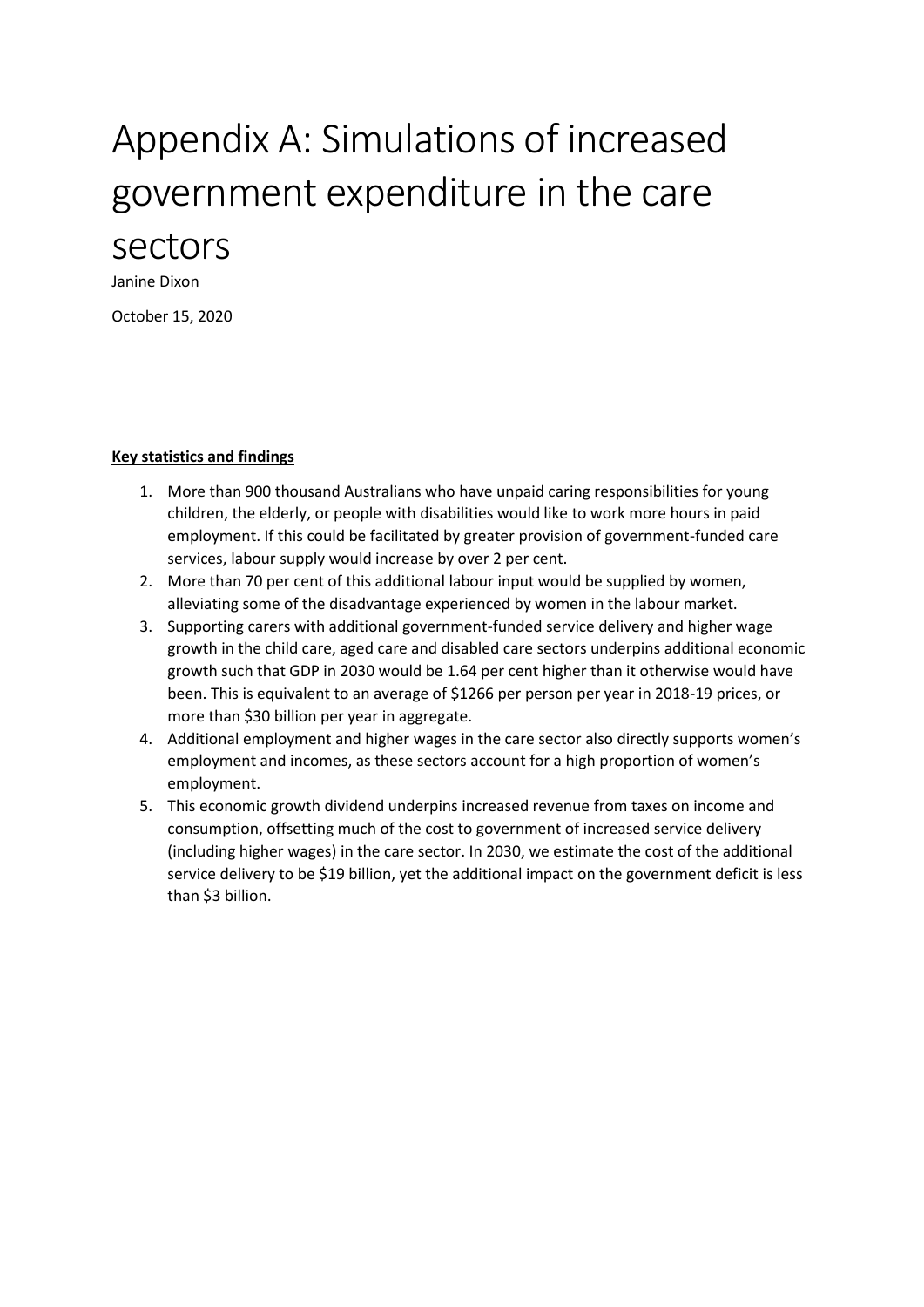# 1 Introduction and background

This note describes two simulations of the Australian economy over the next decade in which government expenditure in the care sectors is increased significantly.

# 2 Methodology and model inputs

## 2.1 Methodology

The simulations are run using VUEF-G, a variant of the Victoria University Employment Forecasting (VUEF) model, a Computable General Equilibrium model of the Australian economy with a detailed representation of the labour market and gender. The model is described in the Appendix.

A key feature of VUEF-G is the modelling of time use by cohort. Cohorts are defined by highest level and field of educational attainment and gender (e.g. "Certificate III-IV, Society and Culture, Female"). Time use for each cohort is divided into paid employment, leisure, and unpaid employment (such as caring for children or elderly relatives or maintaining a household). Cohorts allocate time according to preferences (as revealed in existing time use data derived from the Census), and change their allocation through time according to changes in wages and the cost (or availability) of care services that can replace unpaid employment. By this mechanism, an increase in wages provides an incentive to forgo some leisure time and supply more labour. Similarly, an increase in the user cost of care services creates an incentive for people to forgo paid employment and provide care services themselves, for example, a parent may forgo an additional day per week of paid employment if child care costs increase.

For cohorts with significant time allocated to unpaid employment, the scope to increase employment by greater provision of government-funded care services is large. Across all levels of educational attainment, women allocate more time than men to unpaid employment, and both men and women with lower levels of educational attainment allocate more time to unpaid employment. The time-use theory in VUEF-G uses this information to estimate the labour supply response to provision of additional care services for every cohort. The aggregate impacts for men and women are calibrated to the shocks described in Sectio[n 2.2.2.](#page-2-0)

Model results are generally expressed as percentage deviations from a business-as-usual base case. The base case does not take into account the Covid-19 pandemic.

## 2.2 Model inputs

## 2.2.1 Expenditure

The key economic shocks are increases in expenditure on the care sectors.

In VUEF, the care sectors are Child Care, Residential Aged Care, Residential Disabled Care and Other Social Assistance (Disabled). Shocks to the quantity of output for each sector are introduced over four years (2021-22 to 2024-25) as set out i[n Table 1.](#page-2-1) Over the same time interval, wage increases are applied to two occupations, Child Carers and Personal Carers and Assistants, as set out in [Table](#page-2-1)  [1.](#page-2-1)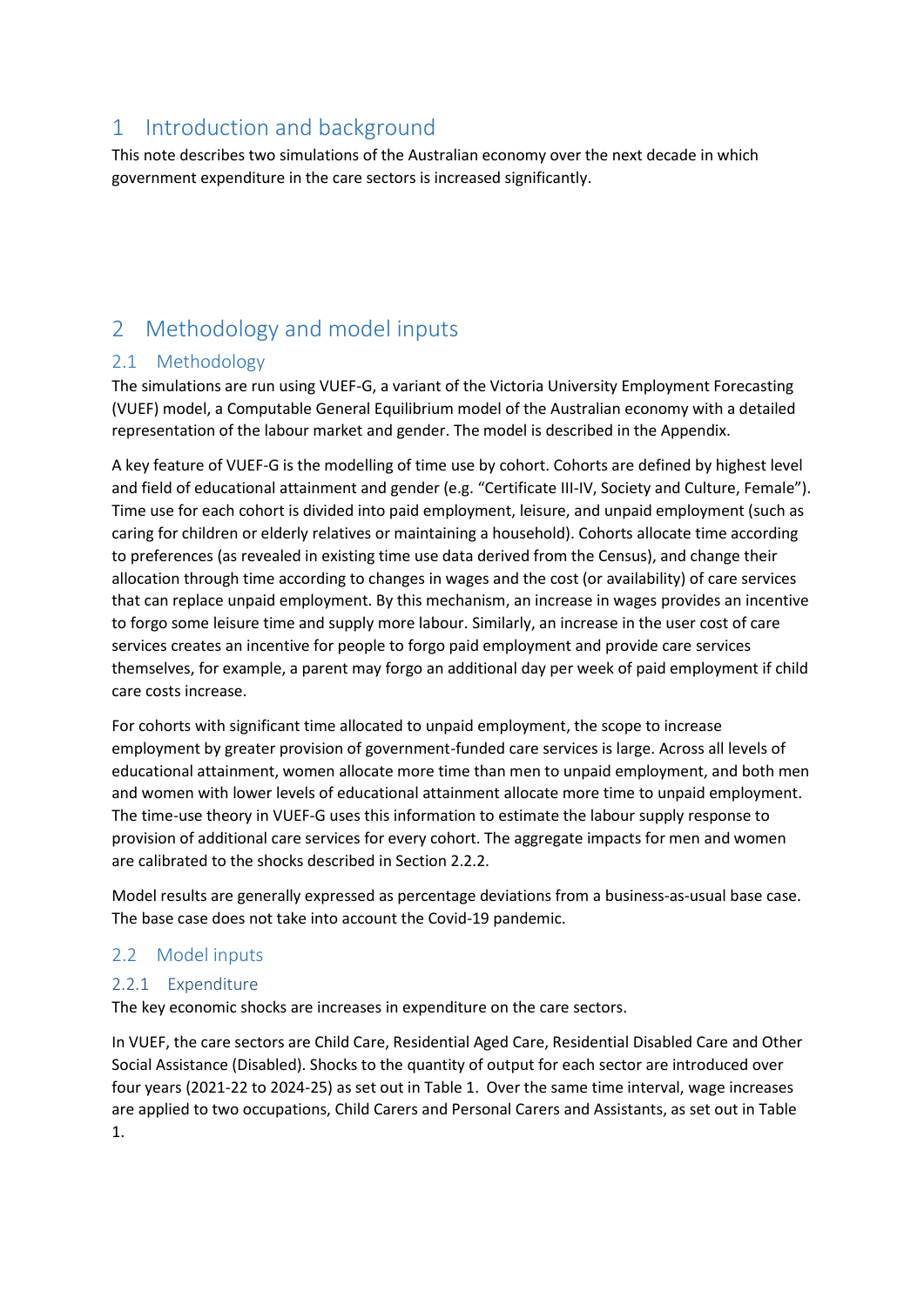To facilitate the rapid increase in output in the care sector, shocks are applied to investment from 2020-21, one year in advance of the shocks to output. This ensures that sufficient capital stocks are in place to support the expansion.

|                                       | Total increase (over 4 years) | <b>Annual increase</b> |
|---------------------------------------|-------------------------------|------------------------|
| Service delivery by industry          |                               |                        |
| Child Care                            | 35.0                          | 7.79                   |
| <b>Residential Aged Care</b>          | 8.3                           | 2.02                   |
| <b>Residential Disabled Care</b>      | 8.3                           | 2.02                   |
| Other Social Assistance (Disabled)    | 8.3                           | 2.02                   |
| Wage increase by occupation           |                               |                        |
| <b>Child Carers</b>                   | 21.6                          | 5.0                    |
| <b>Personal Carers and Assistants</b> | 21.6                          | 5.0                    |

<span id="page-2-1"></span>*Table 1: Expenditure shocks applied by industry and occupation (%)* 

The expansion in output and increase in wage costs are absorbed by an increase in government expenditure. Higher wage costs increase the price of care, which has a negative impact on household (private) consumption of care services. Therefore the expansion in government expenditure covers not only the net expansion of the care sectors, but also replaces some private expenditure.

### <span id="page-2-0"></span>2.2.2 Labour supply

The increase in the care economy is assumed to be government-funded and large enough to remove all impediments to labour market participation experienced by carers in the informal sector. This drives a significant increase in labour supply. The calculation of the shock to labour supply involves determining the number of people for which caring responsibilities act as a barrier to labour force participation, determining a suitable increase in average hours worked if formal care was made available, and converting this into a percentage increase in labour supply.

Shocks to labour supply are calculated using data from the ABS (ABS Cat. No. 6239.0, 2020), in which 923,000 people with caring responsibilities reported that they wanted to work more hours [\(Table 2\)](#page-3-0). Approximately two-thirds of these are women, and approximately half cared for children under the age of 5.

Informal primary carers for aged and disabled people provide and average of 35.2 hours of care per week (152 hours per month), while non-primary carers provide an average of 10 hours per week (43 hours per month) (Deloitte, 2020). We assume that the increase in supply of formal care relieves primary and non-primary carers of some of their responsibilities and enables them to enter the labour force or increase their hours of formal work. We assume that primary carers increase formal employment by an average of 100 hours per month, and informal carers by 10 hours per month. Around one-third of aged and disabled carers are classified as primary carers (Deloitte, 2020).

We assume that people who care for children could increase their employment by 40 hours per month if sufficient child care was available.

Based on these assumptions, an additional 37 million hours of labour would be supplied per month, of which 27 million would be supplied by women. This is equivalent to an increase in overall labour supply of 2.06 per cent. Labour supply increases for both men and women: Men's labour supply increases by 0.93 per cent and women's by 3.74 per cent.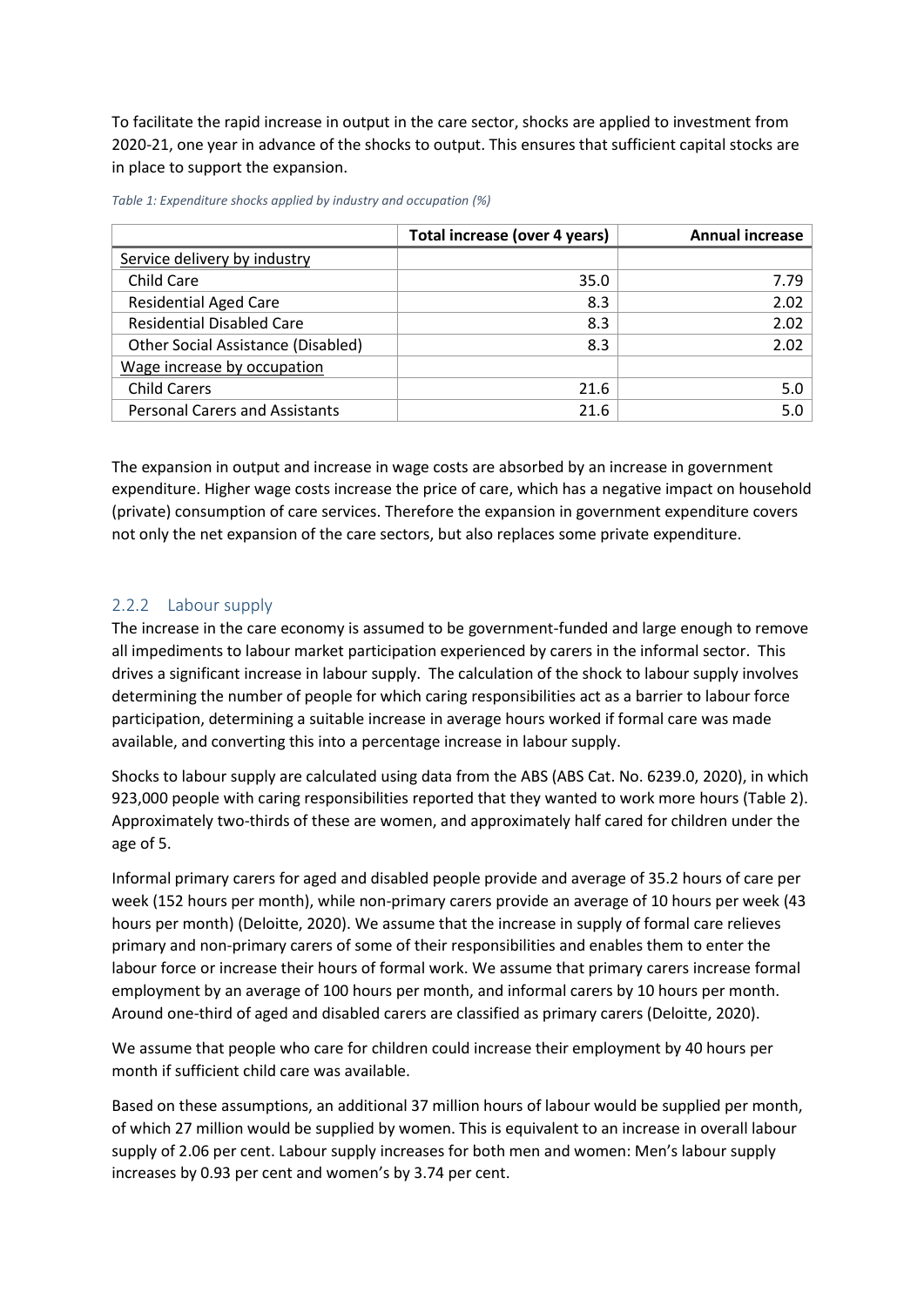The increases in labour supply are treated as shocks to the VUEF-G model, and introduced over four years (2021-22 to 2024-25) alongside the increases in expenditure on the care sectors.

#### <span id="page-3-0"></span>*Table 2: Labour supply impacts*

|                                                                                       | <b>Male</b> | Female | <b>Persons</b> |  |  |  |  |  |  |  |
|---------------------------------------------------------------------------------------|-------------|--------|----------------|--|--|--|--|--|--|--|
| People who want to work more hours ('000 persons)                                     |             |        |                |  |  |  |  |  |  |  |
| Cared for someone with a long-term illness or disability                              | 106         | 152    | 258            |  |  |  |  |  |  |  |
| Cared for an elderly person                                                           | 78          | 142    | 219            |  |  |  |  |  |  |  |
| Youngest child aged under 5                                                           | 108         | 337    | 446            |  |  |  |  |  |  |  |
| Total                                                                                 | 292         | 631    | 923            |  |  |  |  |  |  |  |
|                                                                                       |             |        |                |  |  |  |  |  |  |  |
| Additional hours supplied per person per month if sufficient care available (assumed) |             |        |                |  |  |  |  |  |  |  |
| Aged/disabled primary carer                                                           | 100         | 100    | 100            |  |  |  |  |  |  |  |
| Aged/disabled non-primary carer                                                       | 10          | 10     | 10             |  |  |  |  |  |  |  |
| Child carer                                                                           | 40          | 40     | 40             |  |  |  |  |  |  |  |
|                                                                                       |             |        |                |  |  |  |  |  |  |  |
| Percentage of aged/disabled carers who are primary carers                             | 21          | 41     | 32             |  |  |  |  |  |  |  |
|                                                                                       |             |        |                |  |  |  |  |  |  |  |
| Economy-wide aggregates                                                               |             |        |                |  |  |  |  |  |  |  |
| Total additional hours supplied per month (million)                                   | 10          | 27     | 37             |  |  |  |  |  |  |  |
| Average monthly hours worked, 2018-19 (million)                                       | 1044        | 726    | 1770           |  |  |  |  |  |  |  |
| Percentage increase                                                                   | 0.93        | 3.74   | 2.06           |  |  |  |  |  |  |  |

#### 2.2.3 Other macro settings

The shocks as described are run in two macroeconomic environments. In both cases, standard CGE macroeconomic settings apply: household consumption is a fixed proportion of household income, government consumption expenditure (other than on the caring sectors) is fixed to the baseline, and real wages adjust slowly to return the unemployment rate to the baseline.

In *Scenario 1*, the increase in government expenditure on the caring sectors is deficit-financed, with no explicit policy measures taken to recover the deficit.

In *Scenario 2*, the increase in government expenditure on the caring sectors is offset by a reduction in government-funded investment in infrastructure.

#### 2.2.4 Limitations

The modelling provides insights into the macroeconomy and the household sector as a whole, but does not differentiate between individuals or households by income. The key finding that greater availability of government-funded care services will have a positive impact on labour supply, is of a general nature, and we make no recommendations about the distribution of these services. The existing childcare subsidy scheme is particularly complex and creates strong disincentives to work for individuals (usually mothers) in some families. Recommendations on how to simplify this system and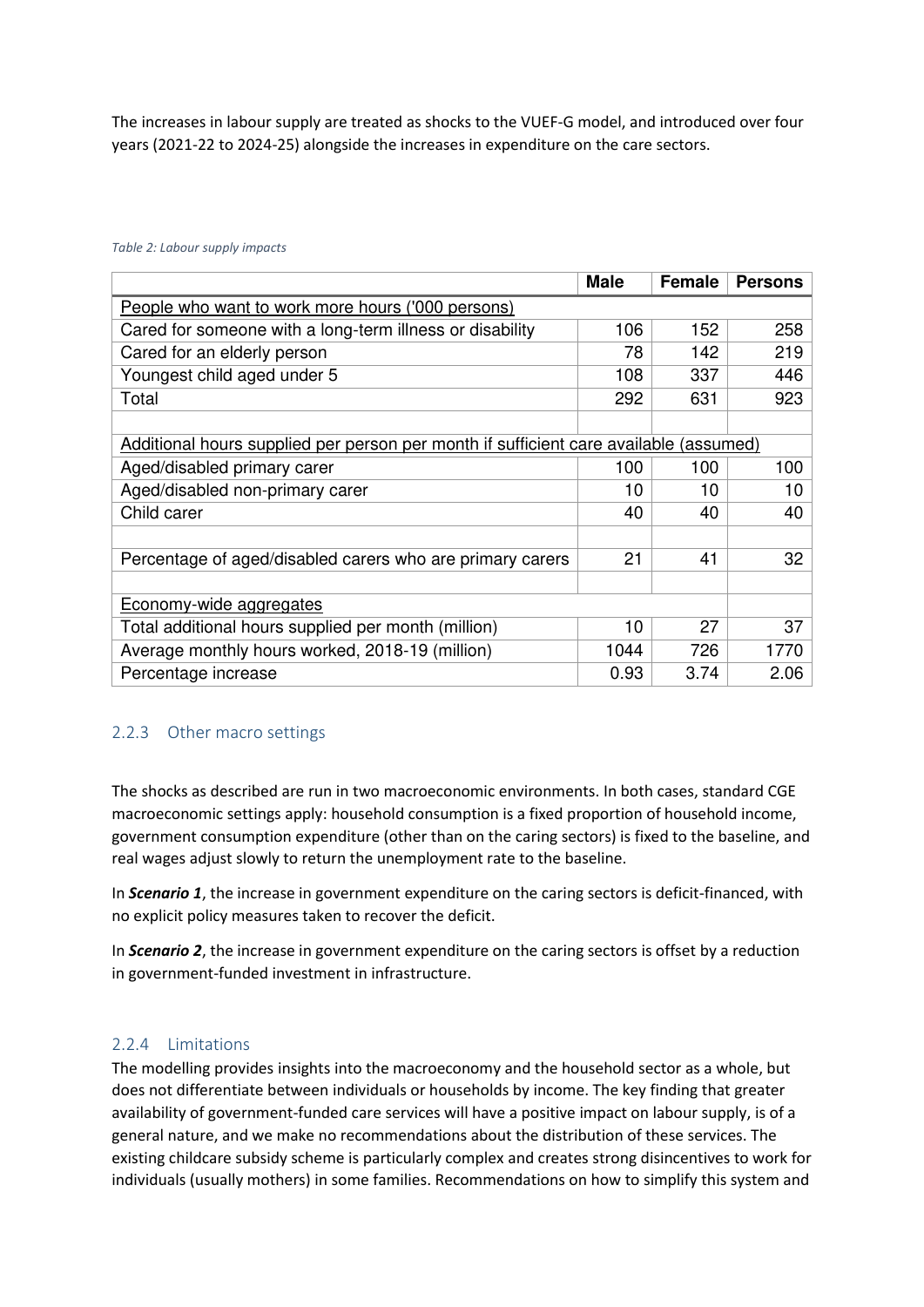remove these disincentives (see for example KPMG, 2020) are not able to be derived from the CGE model.

# 3 Results and Discussion

#### 3.1 Scenario 1

The increase in labour supply facilitated by additional supply of caring services is absorbed gradually by the market. By 2026, labour supply is 2.24% above the base case, and employment is 1.85% above base case, with female employment accounting for the majority of the increase [\(Figure 1\)](#page-4-0). After 2026, labour supply stops increasing and employment gradually catches up (unemployment returns to base case level).



<span id="page-4-0"></span>*Figure 1: Employment and labour supply impacts, Scenario 1* 

The increase in labour supply causes slower overall wage growth (notwithstanding specific increases imposed on some occupations) but the net impact on labour income (higher employment and lower wages) is positive. There is a very slight slowing of income growth for males, and a strong increase in income growth for females [\(Figure 2\)](#page-5-0).

Beneficiaries under the scenario include people who are relieved of some caring responsibilities and can work more hours, thus earning more income, and business owners, who can access a greater pool of labour. On the other hand, people who were already employed will experience slower wage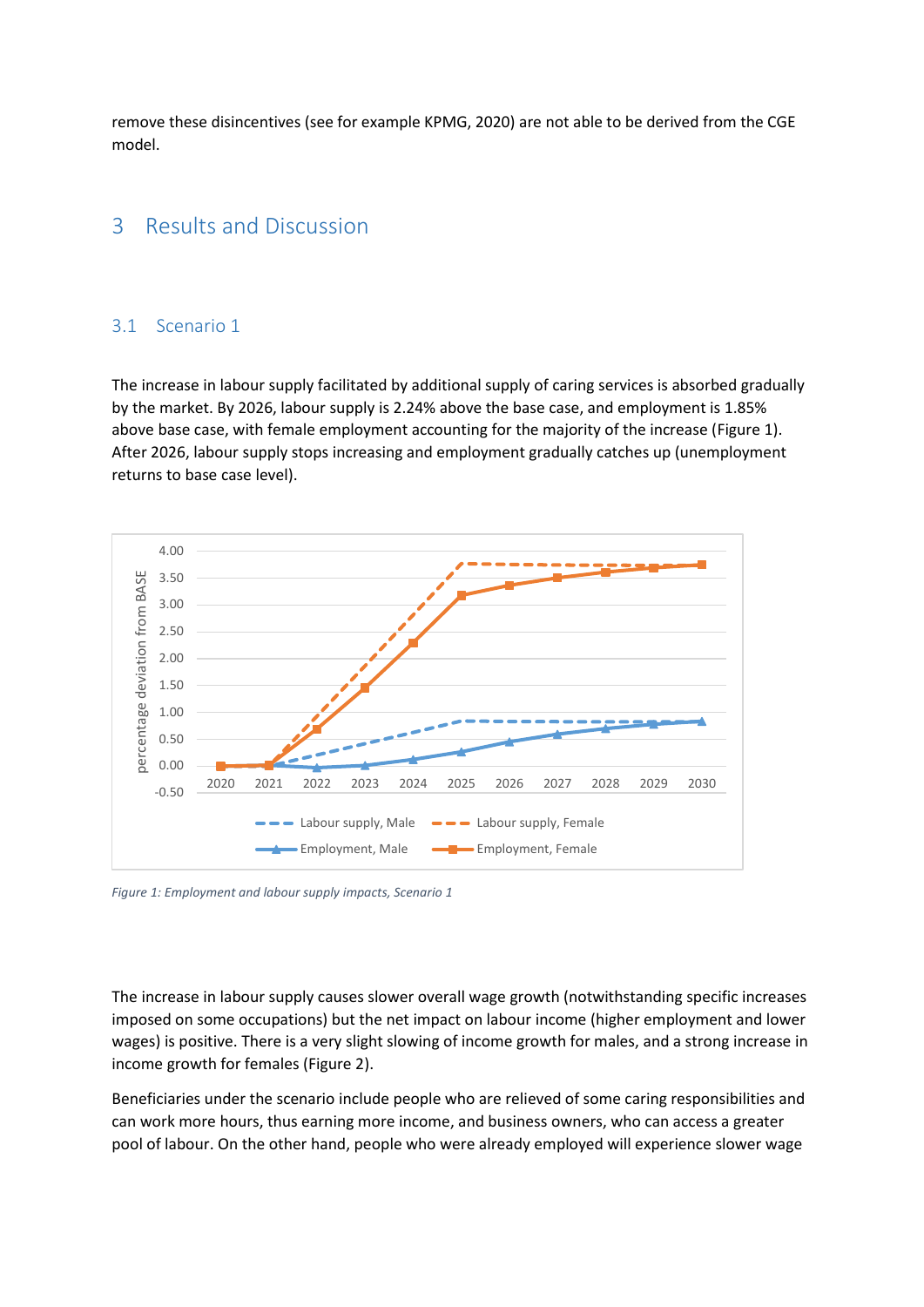growth than they otherwise would have. Overall stronger income growth underpins higher tax collections on income and consumption.



<span id="page-5-0"></span>*Figure 2: Impact on real labour income, Scenario 1* 

The increase in employment strengthens GDP growth, which remains at around 1.25 per cent above the base case from 2025 [\(Figure 3\)](#page-5-1). Public expenditure, which includes the large additional expenditure on the care sector, grows more quickly than GDP, thus increasing its overall share of GDP. This is offset by slower export growth. Growth in household spending and investment follow a similar trajectory to GDP. Household spending is supported by stronger income growth, while investment is stimulated by the need to create more capital stocks to support the expansion in the caring sector and more widely as a response to the larger labour supply.



<span id="page-5-1"></span>*Figure 3: GDP and macroeconomic expenditure impacts, Scenario 1*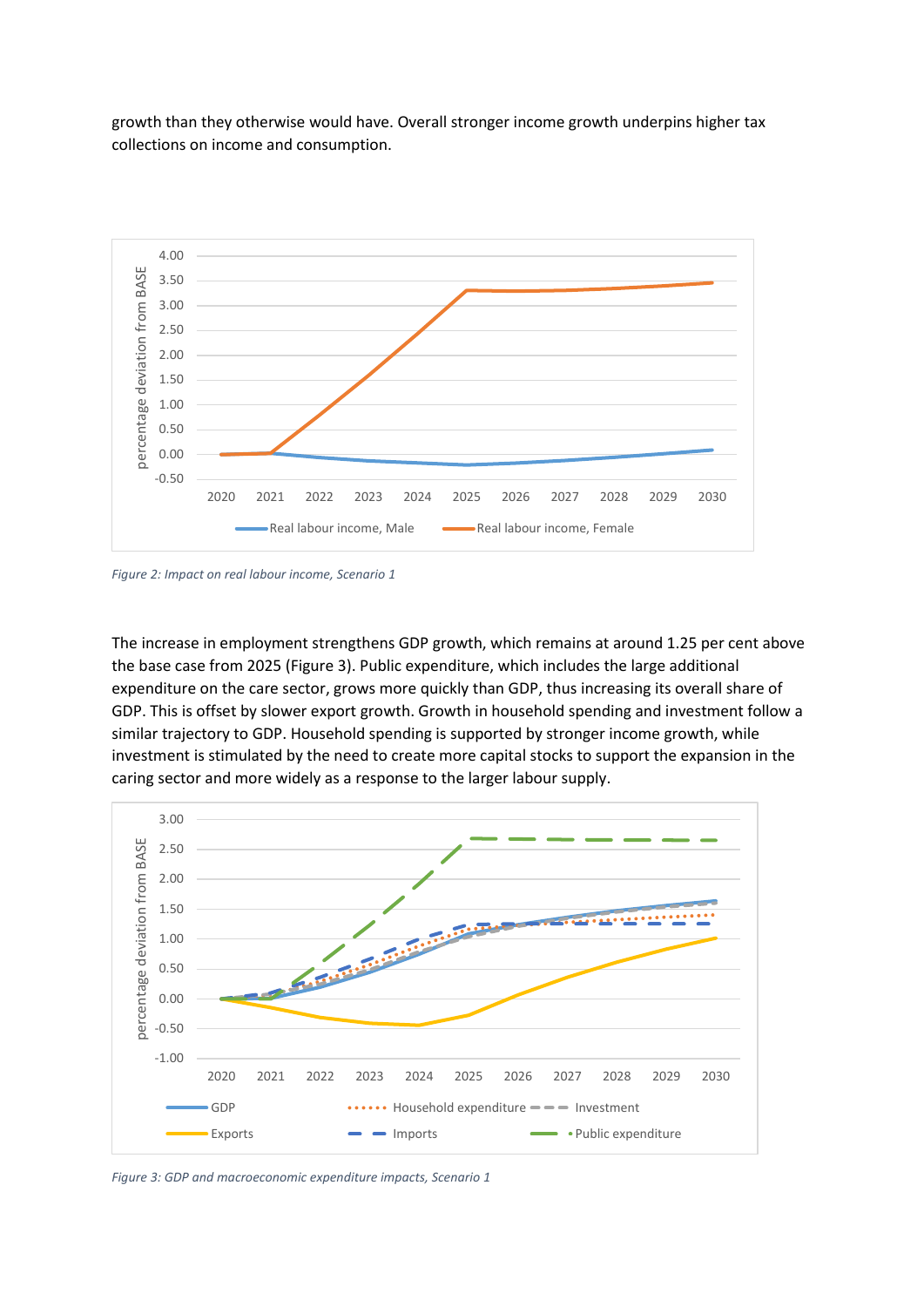All industries expand relative to the base case by 2030, but at differing rates [\(Figure 4\)](#page-6-0). The expansion in Health care and social assistance is well above average, as this sector includes child care and aged and disabled care. Expansion in most other sectors is in the range of 1.5 to 1.75 per cent by 2030, with some exceptions. With strong domestic expenditure, the domestic currency strengthens, which makes trade-exposed industries (those that export or compete with imports, i.e. agriculture, mining, manufacturing, tourism and education) less competitive. Mining expands very little, being trade-exposed and capital-intensive (poorly positioned to take advantage of additional labour supply). Public Administration and Defence expands very little, as policy settings in respect of government expenditure on these activities are assumed not to deviate from the base case.



<span id="page-6-0"></span>*Figure 4: Impact on industry output, 2030, Scenario 1* 

The additional spending on care services leads to higher budget deficits over the ten-year forecast period [\(Figure 5\)](#page-7-0). Over 2022-25, the years in which the spending is brought in, the negative impact on budget deficits increases each year, to just below \$7 billion in 2025. After 2025, economic growth and the associated tax revenues begin to offset an increasing proportion of the additional care expenditure. By 2030, the deficit is less than \$3 billion larger than it otherwise would have been, while the cost of the additional service delivery is almost \$19 billion.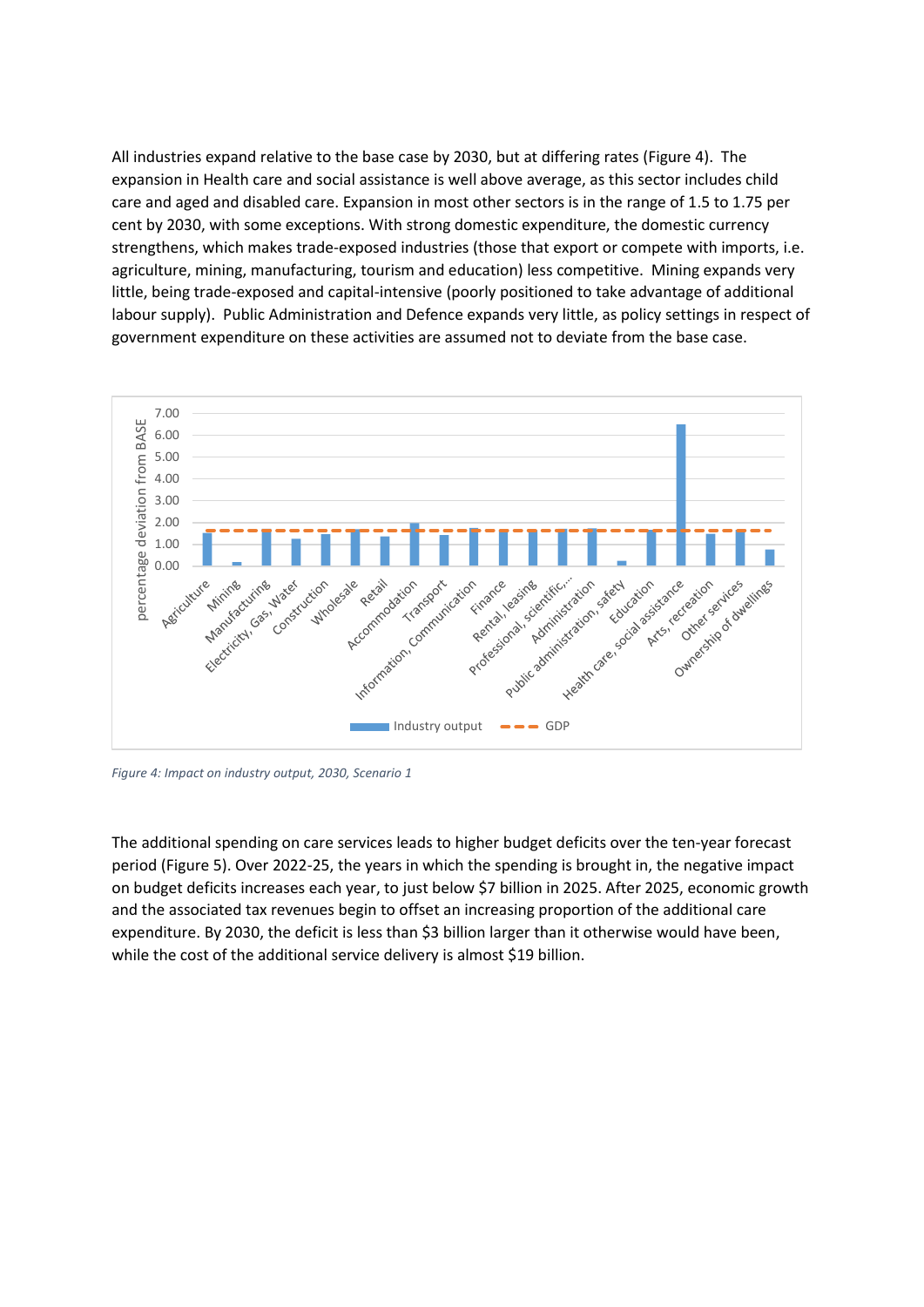

<span id="page-7-0"></span>*Figure 5: Impact on government budget balance relative to base case (\$m), Scenario 1* 

#### 3.2 Scenario 2

In Scenario 2, the budgetary cost of the additional expenditure on care is offset by a reduction in government expenditure on infrastructure investment. The overall results are very similar to Scenario 1.

Despite the reduction in government-funded infrastructure investment, the impact on aggregate investment is still positive in Scenario 2, albeit smaller than in Scenario 1 [\(Figure 6\)](#page-7-1). This detracts only slightly from GDP growth.



<span id="page-7-1"></span>*Figure 6: Comparison of GDP and Investment impacts, Scenario 1 and Scenario 2*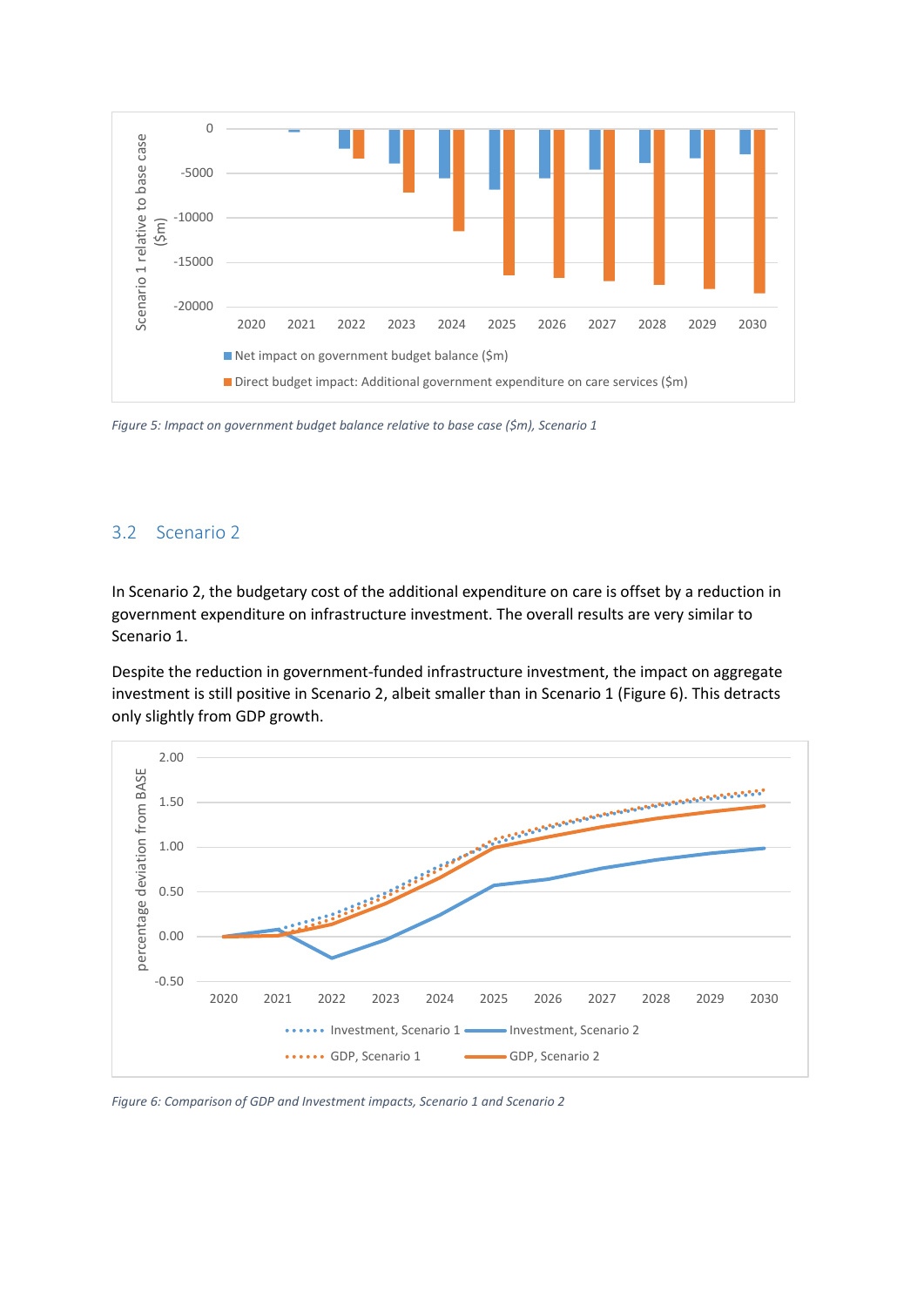

Industry impacts are similar except there is a notable difference in output in the Construction sector [\(Figure 7\)](#page-8-0).

<span id="page-8-0"></span>*Figure 7: Impact on industry output, 2030, Scenarios 1 and 2* 

Unlike Scenario 1, in which the government deficit is greater than the base case throughout the simulation period, in Scenario 2, the average deficit is approximately the same as the base case average [\(Figure 8\)](#page-8-1).



<span id="page-8-1"></span>*Figure 8: Impact on government budget balance relative to base case (\$m), Scenarios 1 and 2* 

## 4 Conclusions

An increase in expenditure on care services delivers clear economic benefits and helps to alleviate female economic disadvantage. Spending on care services delivers a double dividend, of job creation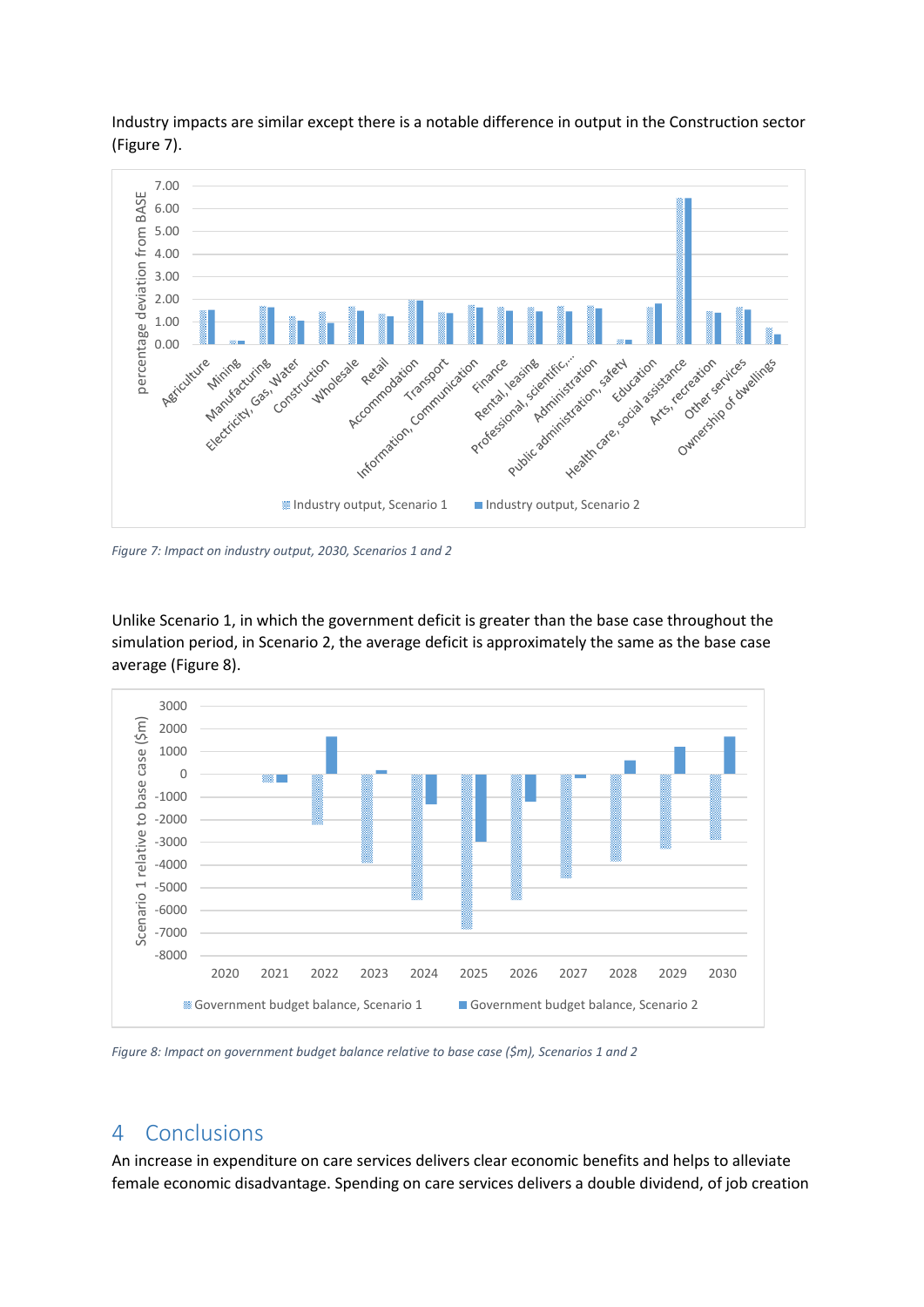in the care sector, and positive labour supply impacts for over 900 thousand Australians who perform unpaid work caring for the elderly, disabled and children. More than 70 per cent of the labour supply impact benefits women.

The economic growth derived from additional employment underpins an increase in budget revenue that offsets much of the cost to government of increased service delivery.

An option for achieving a complete offset of the costs of the additional service delivery is to reduce government spending on infrastructure. This option leads to smaller impacts on investment and construction activity, nonetheless the impacts are still positive, as is the overall outcome for GDP and employment.

# 5 References

- ABS. (2020). *Barriers and Incentives to Labour Force Participation, Australia, 2018-2019, Cat. No. 6239.0 .* Australian Bureau of Statistics.
- Adams, P., Dixon, J. M., & Horridge, J. M. (2015). The Victoria University Regional Model (VURM): Technical Documentation, Version 1.0 . *Centre of Policy Studies Working Paper G-254*.
- Deloitte Access Economics. (2020). *The value of informal care in 2020.*
- Dixon, J. M., & Nassios, J. (2020). *Evaluating gender impacts in employment: A CGE framework for policy makers.* available from authors.
- Dixon, P. B., & Rimmer, M. T. (2002). *Dynamic General Equilibrium Modelling for Forecasting and Policy: A Practical Guide and Documentation of MONASH.* North Holland Publishing Company.
- Horridge, J. M., Jerie, M., Mustakinov, D., & Schiffmann, F. (2018). GEMPACK manual, GEMPACK Software. *Centre of Policy Studies, Victoria University, Melbourne*, ISBN 978-1-921654-34-3.
- KPMG. (2020). *The child care subsidy: Options for increasing support for caregivers who want to work.* https://assets.kpmg/content/dam/kpmg/au/pdf/2020/kpmg-child-care-subsidyreport.pdf.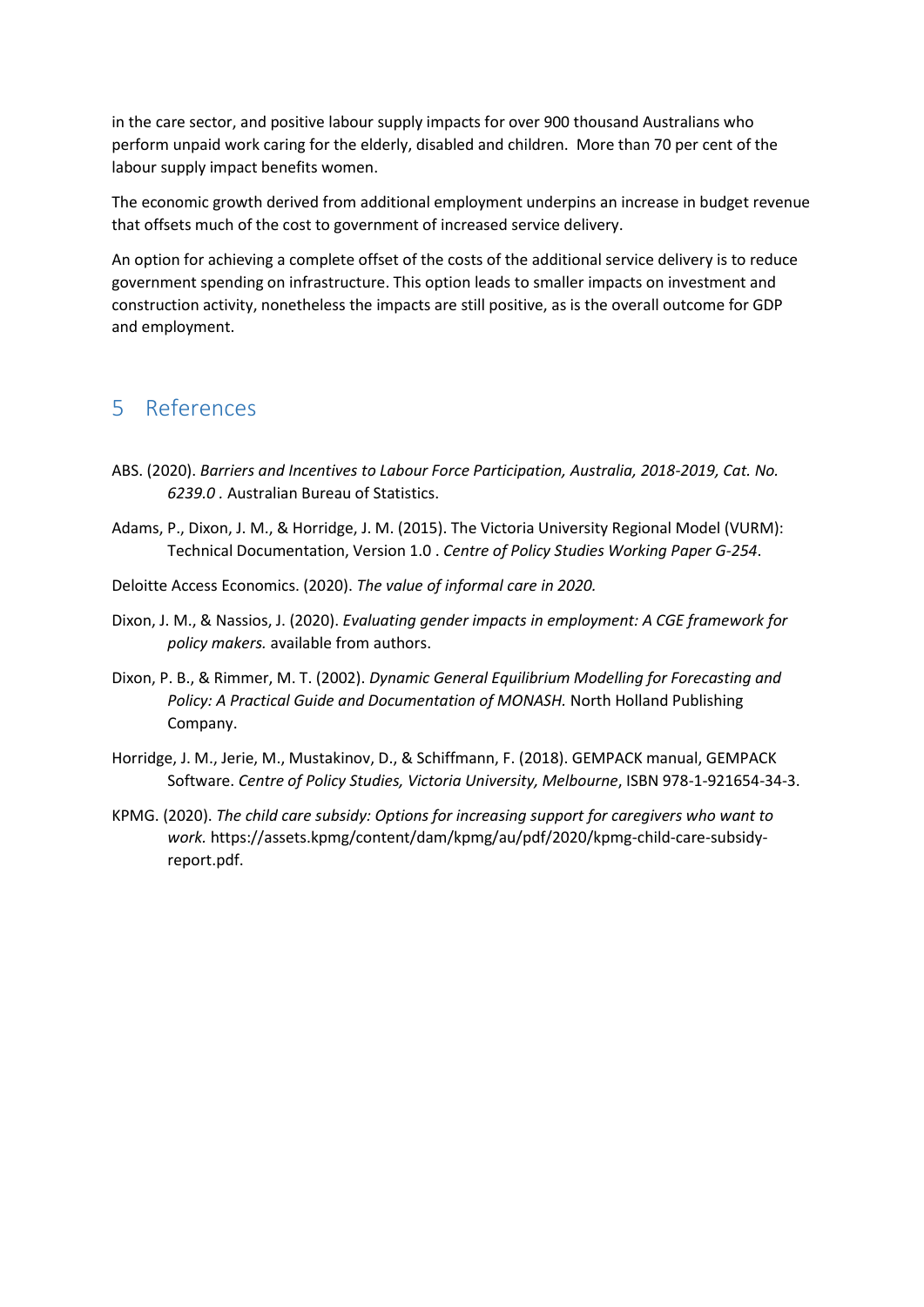# 6 Tables

Note – in all tables, "2020" refers to the year ending June 30, 2020 (financial year).

*Table 3: Scenario 1 Macro results (percentage deviation from base case unless otherwise stated)* 

|                                 | 2020 | 2021    | 2022    | 2023    | 2024    | 2025    | 2026    | 2027    | 2028    | 2029    | 2030    |
|---------------------------------|------|---------|---------|---------|---------|---------|---------|---------|---------|---------|---------|
| <b>Macro aggregates</b>         |      |         |         |         |         |         |         |         |         |         |         |
| <b>GDP</b>                      | 0.00 | 0.01    | 0.20    | 0.45    | 0.75    | 1.09    | 1.24    | 1.37    | 1.47    | 1.56    | 1.64    |
| <b>Household expenditure</b>    | 0.00 | 0.07    | 0.29    | 0.57    | 0.89    | 1.17    | 1.23    | 1.28    | 1.33    | 1.37    | 1.41    |
| Investment                      | 0.00 | 0.08    | 0.25    | 0.49    | 0.79    | 1.04    | 1.21    | 1.35    | 1.46    | 1.54    | 1.60    |
| <b>Exports</b>                  | 0.00 | $-0.14$ | $-0.31$ | $-0.41$ | $-0.44$ | $-0.27$ | 0.07    | 0.36    | 0.62    | 0.83    | 1.02    |
| <b>Imports</b>                  | 0.00 | 0.10    | 0.36    | 0.67    | 1.00    | 1.25    | 1.26    | 1.26    | 1.26    | 1.26    | 1.26    |
| <b>Public expenditure</b>       | 0.00 | 0.00    | 0.59    | 1.23    | 1.93    | 2.68    | 2.67    | 2.67    | 2.66    | 2.66    | 2.65    |
|                                 |      |         |         |         |         |         |         |         |         |         |         |
| Labour supply                   |      |         |         |         |         |         |         |         |         |         |         |
| <b>Male</b>                     | 0.00 | 0.00    | 0.21    | 0.42    | 0.63    | 0.84    | 0.83    | 0.83    | 0.83    | 0.83    | 0.83    |
| Female                          | 0.00 | 0.00    | 0.93    | 1.87    | 2.81    | 3.77    | 3.75    | 3.75    | 3.74    | 3.74    | 3.74    |
| <b>Persons</b>                  | 0.00 | 0.00    | 0.55    | 1.11    | 1.68    | 2.25    | 2.24    | 2.23    | 2.22    | 2.22    | 2.22    |
|                                 |      |         |         |         |         |         |         |         |         |         |         |
| <b>Employment</b>               |      |         |         |         |         |         |         |         |         |         |         |
| <b>Male</b>                     | 0.00 | 0.02    | $-0.03$ | 0.01    | 0.12    | 0.27    | 0.45    | 0.59    | 0.70    | 0.78    | 0.84    |
| Female                          | 0.00 | 0.02    | 0.69    | 1.46    | 2.30    | 3.18    | 3.36    | 3.51    | 3.61    | 3.69    | 3.75    |
| <b>Persons</b>                  | 0.00 | 0.02    | 0.32    | 0.71    | 1.17    | 1.67    | 1.85    | 1.99    | 2.10    | 2.18    | 2.23    |
|                                 |      |         |         |         |         |         |         |         |         |         |         |
| Labour income                   |      |         |         |         |         |         |         |         |         |         |         |
| <b>Male</b>                     | 0.00 | 0.03    | $-0.06$ | $-0.13$ | $-0.17$ | $-0.21$ | $-0.17$ | $-0.12$ | $-0.05$ | 0.02    | 0.09    |
| Female                          | 0.00 | 0.02    | 0.79    | 1.59    | 2.44    | 3.31    | 3.29    | 3.31    | 3.35    | 3.40    | 3.46    |
| <b>Persons</b>                  | 0.00 | 0.03    | 0.35    | 0.70    | 1.08    | 1.48    | 1.49    | 1.53    | 1.58    | 1.64    | 1.71    |
|                                 |      |         |         |         |         |         |         |         |         |         |         |
| Government budget balance (\$m) | 0    | $-360$  | $-2228$ | $-3904$ | $-5540$ | $-6827$ | $-5543$ | $-4570$ | $-3836$ | $-3288$ | $-2882$ |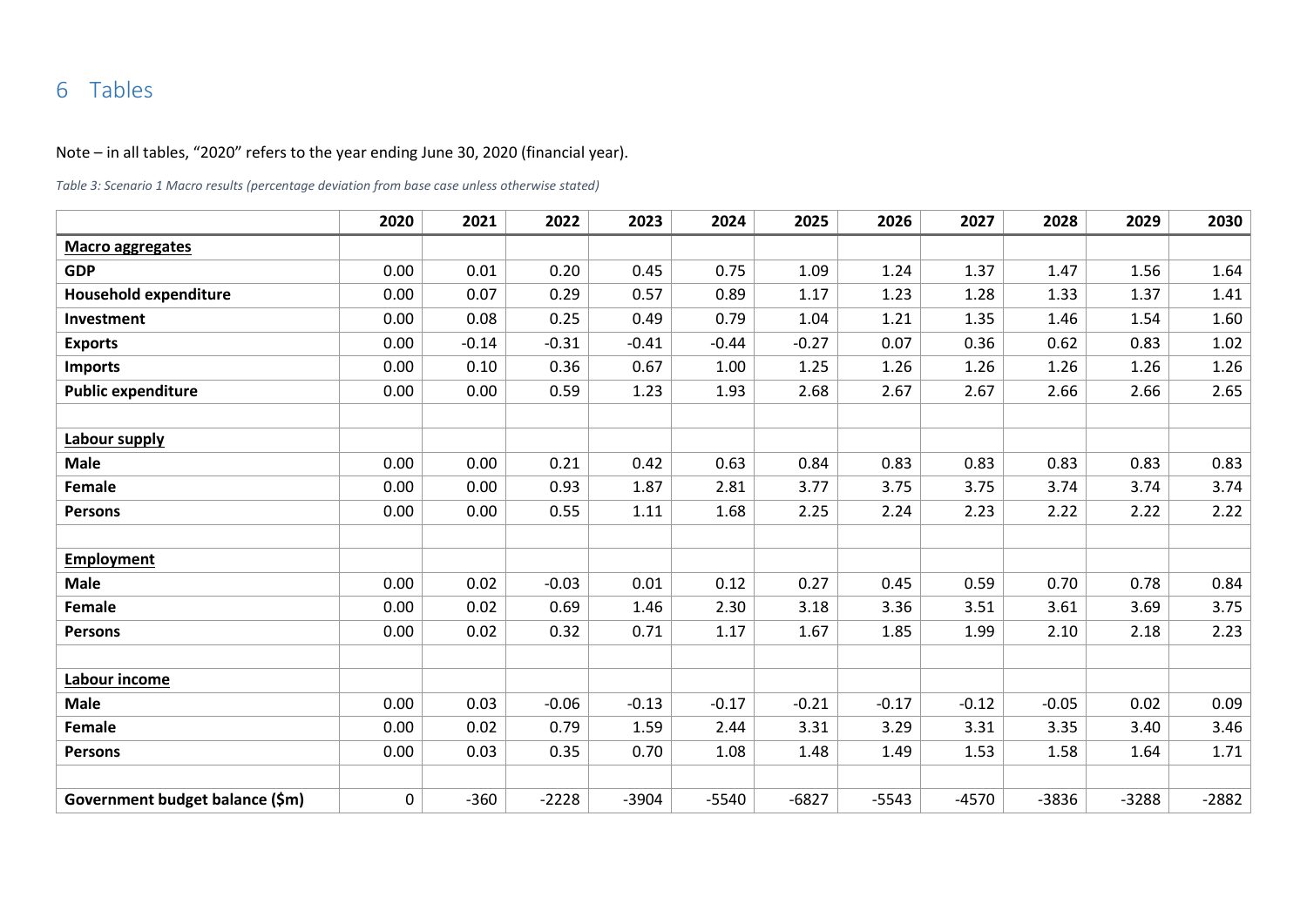#### *Table 4: Scenario 1: Industry results (percentage deviation from base case)*

|                                              | 2020 | 2021    | 2022    | 2023    | 2024    | 2025    | 2026    | 2027    | 2028 | 2029 | 2030 |
|----------------------------------------------|------|---------|---------|---------|---------|---------|---------|---------|------|------|------|
| Industry output                              |      |         |         |         |         |         |         |         |      |      |      |
| <b>Agriculture</b>                           | 0.00 | $-0.05$ | 0.01    | 0.14    | 0.33    | 0.63    | 0.89    | 1.10    | 1.27 | 1.41 | 1.52 |
| <b>Mining</b>                                | 0.00 | $-0.03$ | $-0.08$ | $-0.12$ | $-0.16$ | $-0.16$ | $-0.11$ | $-0.04$ | 0.03 | 0.12 | 0.20 |
| <b>Manufacturing</b>                         | 0.00 | $-0.05$ | 0.00    | 0.13    | 0.34    | 0.66    | 0.95    | 1.20    | 1.41 | 1.58 | 1.72 |
| <b>Electricity, Gas, Water</b>               | 0.00 | 0.01    | 0.10    | 0.24    | 0.43    | 0.66    | 0.82    | 0.96    | 1.08 | 1.18 | 1.27 |
| <b>Construction</b>                          | 0.00 | 0.05    | 0.17    | 0.36    | 0.61    | 0.84    | 1.02    | 1.17    | 1.29 | 1.39 | 1.47 |
| Wholesale                                    | 0.00 | 0.02    | 0.18    | 0.41    | 0.71    | 1.04    | 1.23    | 1.39    | 1.51 | 1.61 | 1.70 |
| Retail                                       | 0.00 | 0.06    | 0.30    | 0.58    | 0.91    | 1.20    | 1.25    | 1.29    | 1.32 | 1.35 | 1.37 |
| <b>Accommodation</b>                         | 0.00 | $-0.02$ | 0.12    | 0.35    | 0.65    | 1.04    | 1.30    | 1.52    | 1.70 | 1.85 | 1.98 |
| <b>Transport</b>                             | 0.00 | $-0.03$ | 0.03    | 0.17    | 0.36    | 0.64    | 0.86    | 1.04    | 1.20 | 1.33 | 1.44 |
| <b>Information, Communication</b>            | 0.00 | $-0.01$ | 0.14    | 0.37    | 0.66    | 1.01    | 1.23    | 1.41    | 1.55 | 1.66 | 1.76 |
| <b>Finance</b>                               | 0.00 | 0.02    | 0.18    | 0.41    | 0.71    | 1.03    | 1.21    | 1.36    | 1.48 | 1.58 | 1.67 |
| <b>Rental, leasing</b>                       | 0.00 | 0.00    | 0.15    | 0.37    | 0.65    | 0.97    | 1.17    | 1.33    | 1.47 | 1.57 | 1.66 |
| Professional, scientific, technical services | 0.00 | 0.02    | 0.16    | 0.38    | 0.67    | 0.98    | 1.21    | 1.38    | 1.52 | 1.63 | 1.72 |
| Administration                               | 0.00 | $-0.01$ | 0.14    | 0.36    | 0.65    | 1.00    | 1.22    | 1.39    | 1.53 | 1.65 | 1.74 |
| <b>Public administration, safety</b>         | 0.00 | 0.00    | 0.03    | 0.07    | 0.12    | 0.17    | 0.20    | 0.21    | 0.23 | 0.24 | 0.25 |
| <b>Education</b>                             | 0.00 | $-0.10$ | $-0.13$ | $-0.05$ | 0.11    | 0.43    | 0.81    | 1.11    | 1.35 | 1.53 | 1.67 |
| Health care, social assistance               | 0.00 | 0.02    | 1.43    | 2.95    | 4.59    | 6.35    | 6.40    | 6.44    | 6.46 | 6.48 | 6.49 |
| Arts, recreation                             | 0.00 | 0.02    | 0.20    | 0.44    | 0.73    | 1.03    | 1.17    | 1.28    | 1.36 | 1.43 | 1.49 |
| <b>Other services</b>                        | 0.00 | 0.03    | 0.22    | 0.48    | 0.80    | 1.14    | 1.30    | 1.43    | 1.53 | 1.61 | 1.67 |
| <b>Ownership of dwellings</b>                | 0.00 | 0.00    | 0.01    | 0.03    | 0.09    | 0.18    | 0.29    | 0.41    | 0.53 | 0.65 | 0.77 |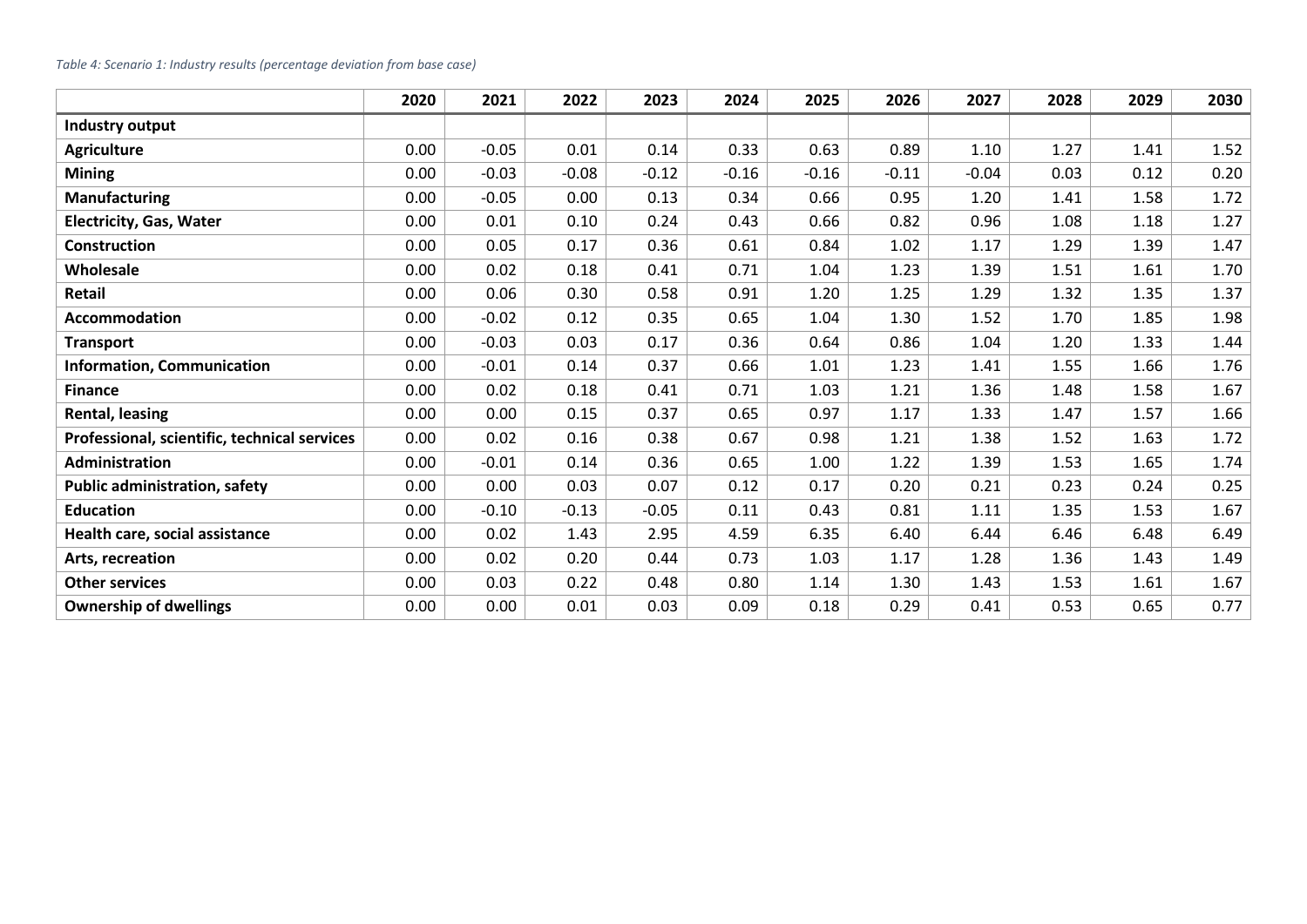|  |  | Table 5: Scenario 2: Macro results (percentage deviation from base case unless otherwise stated) |
|--|--|--------------------------------------------------------------------------------------------------|
|--|--|--------------------------------------------------------------------------------------------------|

|                                 | 2020 | 2021    | 2022    | 2023    | 2024    | 2025    | 2026    | 2027    | 2028    | 2029    | 2030    |
|---------------------------------|------|---------|---------|---------|---------|---------|---------|---------|---------|---------|---------|
| <b>Macro aggregates</b>         |      |         |         |         |         |         |         |         |         |         |         |
| <b>GDP</b>                      | 0.00 | 0.01    | 0.14    | 0.37    | 0.66    | 0.99    | 1.11    | 1.23    | 1.32    | 1.40    | 1.46    |
| <b>Household expenditure</b>    | 0.00 | 0.07    | 0.00    | 0.34    | 0.69    | 1.06    | 1.06    | 1.12    | 1.17    | 1.21    | 1.25    |
| Investment                      | 0.00 | 0.08    | $-0.24$ | $-0.03$ | 0.24    | 0.57    | 0.64    | 0.76    | 0.86    | 0.93    | 0.99    |
| <b>Exports</b>                  | 0.00 | $-0.14$ | 0.38    | 0.20    | 0.09    | 0.04    | 0.46    | 0.70    | 0.90    | 1.07    | 1.22    |
| <b>Imports</b>                  | 0.00 | 0.10    | $-0.21$ | 0.18    | 0.56    | 0.96    | 0.87    | 0.90    | 0.91    | 0.93    | 0.94    |
| <b>Public expenditure</b>       | 0.00 | 0.00    | 0.60    | 1.24    | 1.93    | 2.69    | 2.67    | 2.66    | 2.66    | 2.65    | 2.65    |
|                                 |      |         |         |         |         |         |         |         |         |         |         |
| Labour supply                   |      |         |         |         |         |         |         |         |         |         |         |
| <b>Male</b>                     | 0.00 | 0.00    | 0.20    | 0.41    | 0.62    | 0.83    | 0.82    | 0.82    | 0.81    | 0.81    | 0.81    |
| Female                          | 0.00 | 0.00    | 0.93    | 1.86    | 2.81    | 3.76    | 3.74    | 3.73    | 3.73    | 3.72    | 3.72    |
| <b>Persons</b>                  | 0.00 | 0.00    | 0.55    | 1.11    | 1.67    | 2.24    | 2.22    | 2.22    | 2.21    | 2.21    | 2.21    |
|                                 |      |         |         |         |         |         |         |         |         |         |         |
| <b>Employment</b>               |      |         |         |         |         |         |         |         |         |         |         |
| <b>Male</b>                     | 0.00 | 0.02    | $-0.11$ | $-0.06$ | 0.06    | 0.23    | 0.39    | 0.54    | 0.64    | 0.72    | 0.78    |
| Female                          | 0.00 | 0.02    | 0.61    | 1.39    | 2.23    | 3.14    | 3.30    | 3.44    | 3.55    | 3.63    | 3.69    |
| <b>Persons</b>                  | 0.00 | 0.02    | 0.23    | 0.64    | 1.10    | 1.63    | 1.79    | 1.93    | 2.04    | 2.12    | 2.18    |
|                                 |      |         |         |         |         |         |         |         |         |         |         |
| Labour income                   |      |         |         |         |         |         |         |         |         |         |         |
| <b>Male</b>                     | 0.00 | 0.03    | $-0.21$ | $-0.30$ | $-0.36$ | $-0.39$ | $-0.41$ | $-0.37$ | $-0.33$ | $-0.28$ | $-0.23$ |
| Female                          | 0.00 | 0.02    | 0.68    | 1.46    | 2.28    | 3.16    | 3.09    | 3.08    | 3.10    | 3.13    | 3.17    |
| <b>Persons</b>                  | 0.00 | 0.03    | 0.22    | 0.55    | 0.91    | 1.32    | 1.27    | 1.29    | 1.32    | 1.36    | 1.41    |
|                                 |      |         |         |         |         |         |         |         |         |         |         |
| Government budget balance (\$m) | 0    | $-360$  | 1667    | 186     | $-1318$ | $-2963$ | $-1204$ | $-165$  | 622     | 1218    | 1670    |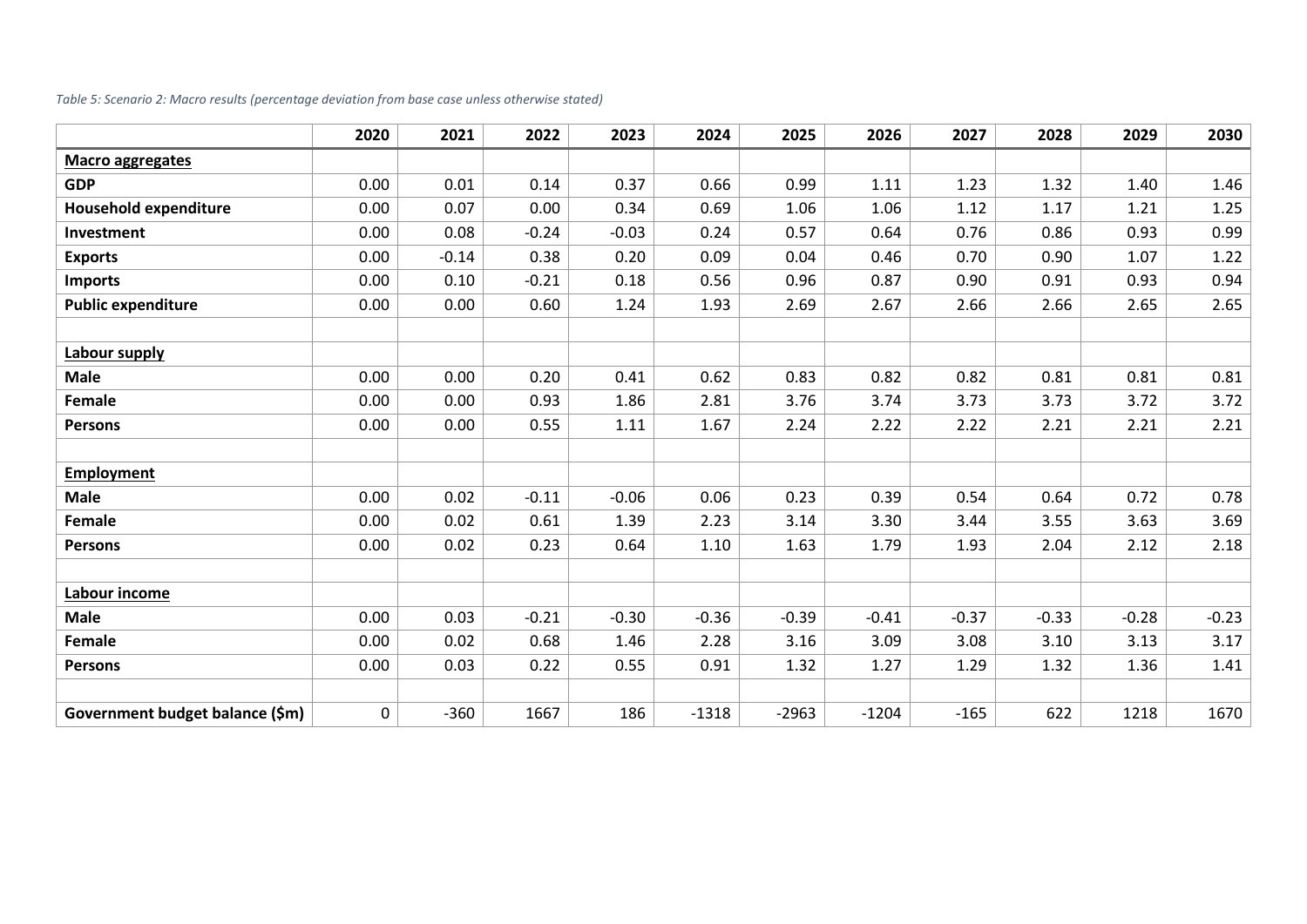#### *Table 6: Scenario 2 Industry results (percentage deviation from base case)*

|                                              | 2020 | 2021    | 2022    | 2023    | 2024    | 2025    | 2026    | 2027 | 2028 | 2029 | 2030 |
|----------------------------------------------|------|---------|---------|---------|---------|---------|---------|------|------|------|------|
| Industry output                              |      |         |         |         |         |         |         |      |      |      |      |
| <b>Agriculture</b>                           | 0.00 | $-0.05$ | 0.23    | 0.32    | 0.48    | 0.70    | 0.98    | 1.16 | 1.32 | 1.44 | 1.54 |
| <b>Mining</b>                                | 0.00 | $-0.03$ | 0.05    | 0.03    | $-0.01$ | $-0.06$ | $-0.02$ | 0.02 | 0.07 | 0.12 | 0.17 |
| <b>Manufacturing</b>                         | 0.00 | $-0.05$ | 0.21    | 0.30    | 0.46    | 0.69    | 1.00    | 1.22 | 1.40 | 1.54 | 1.66 |
| <b>Electricity, Gas, Water</b>               | 0.00 | 0.01    | 0.05    | 0.17    | 0.34    | 0.56    | 0.68    | 0.80 | 0.90 | 0.99 | 1.06 |
| <b>Construction</b>                          | 0.00 | 0.05    | $-0.07$ | 0.05    | 0.24    | 0.50    | 0.60    | 0.72 | 0.82 | 0.90 | 0.97 |
| Wholesale                                    | 0.00 | 0.02    | 0.02    | 0.27    | 0.57    | 0.91    | 1.07    | 1.22 | 1.34 | 1.43 | 1.51 |
| Retail                                       | 0.00 | 0.06    | 0.00    | 0.35    | 0.72    | 1.10    | 1.09    | 1.15 | 1.19 | 1.22 | 1.25 |
| <b>Accommodation</b>                         | 0.00 | $-0.02$ | 0.21    | 0.44    | 0.73    | 1.08    | 1.34    | 1.55 | 1.71 | 1.85 | 1.96 |
| <b>Transport</b>                             | 0.00 | $-0.03$ | 0.17    | 0.29    | 0.45    | 0.67    | 0.89    | 1.06 | 1.19 | 1.30 | 1.39 |
| <b>Information, Communication</b>            | 0.00 | $-0.01$ | 0.15    | 0.37    | 0.65    | 0.98    | 1.18    | 1.34 | 1.47 | 1.57 | 1.66 |
| <b>Finance</b>                               | 0.00 | 0.02    | 0.09    | 0.33    | 0.61    | 0.94    | 1.09    | 1.23 | 1.34 | 1.43 | 1.50 |
| Rental, leasing                              | 0.00 | 0.00    | 0.11    | 0.31    | 0.56    | 0.86    | 1.04    | 1.18 | 1.30 | 1.39 | 1.47 |
| Professional, scientific, technical services | 0.00 | 0.02    | 0.06    | 0.25    | 0.52    | 0.84    | 1.02    | 1.18 | 1.31 | 1.40 | 1.48 |
| Administration                               | 0.00 | $-0.01$ | 0.16    | 0.36    | 0.62    | 0.94    | 1.15    | 1.31 | 1.43 | 1.53 | 1.61 |
| <b>Public administration, safety</b>         | 0.00 | 0.00    | 0.03    | 0.07    | 0.11    | 0.16    | 0.18    | 0.20 | 0.21 | 0.22 | 0.23 |
| <b>Education</b>                             | 0.00 | $-0.10$ | 0.32    | 0.33    | 0.43    | 0.60    | 1.05    | 1.32 | 1.53 | 1.70 | 1.82 |
| Health care, social assistance               | 0.00 | 0.02    | 1.37    | 2.91    | 4.56    | 6.33    | 6.38    | 6.42 | 6.45 | 6.47 | 6.48 |
| Arts, recreation                             | 0.00 | 0.02    | 0.09    | 0.36    | 0.67    | 1.00    | 1.11    | 1.22 | 1.30 | 1.37 | 1.43 |
| <b>Other services</b>                        | 0.00 | 0.03    | 0.09    | 0.38    | 0.71    | 1.08    | 1.20    | 1.33 | 1.42 | 1.50 | 1.56 |
| <b>Ownership of dwellings</b>                | 0.00 | 0.00    | 0.01    | $-0.01$ | 0.00    | 0.05    | 0.13    | 0.21 | 0.29 | 0.38 | 0.47 |